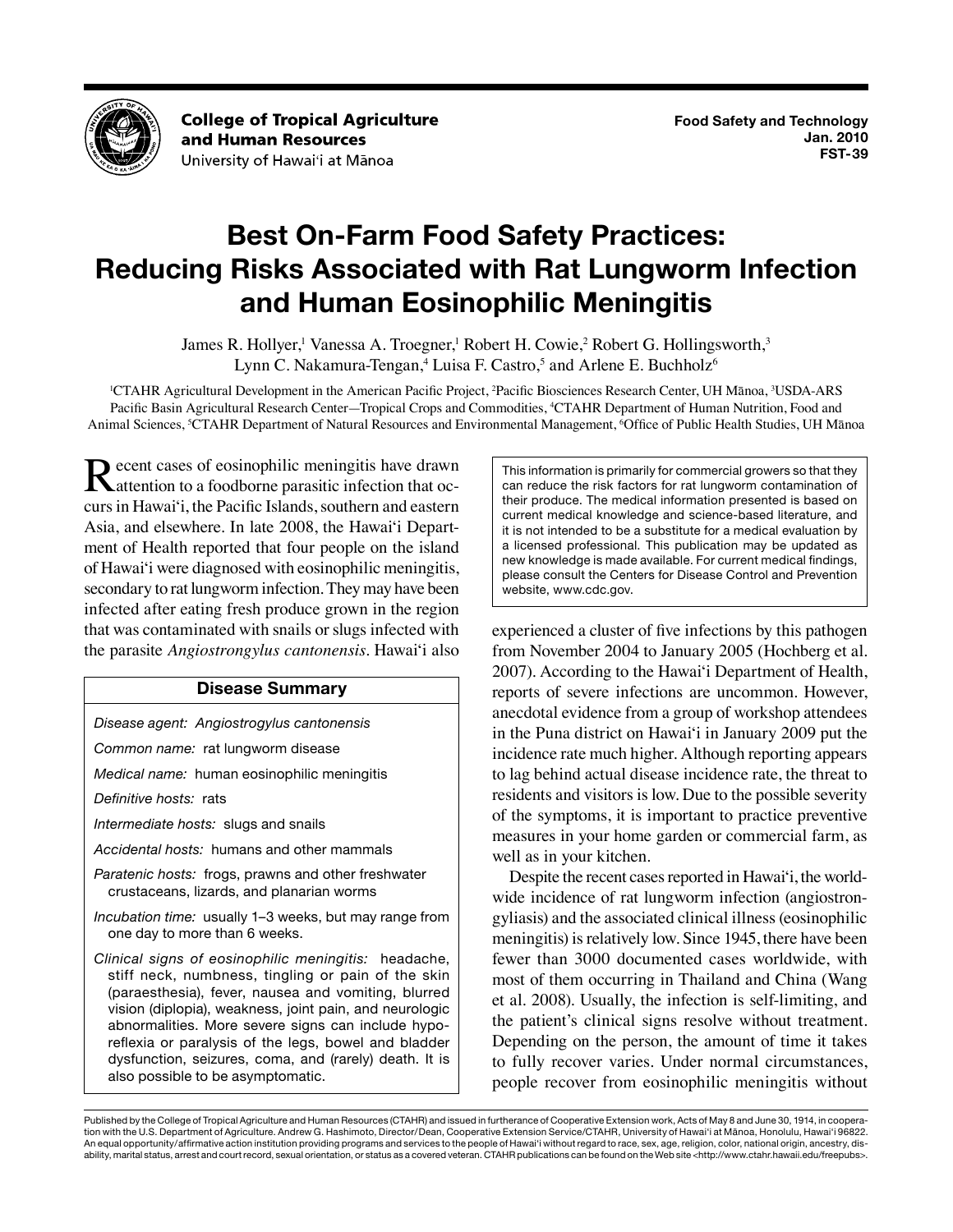medical intervention, making an accurate determination of disease incidence very difficult.

 need to be aware of this danger and take the precautions necessary to reduce risks of transferring the pathogen to consumers. Under certain circumstances, it may take only a single exposure to the infective stage of the parasite, as in the case in Jamaica in May 2000, when nine tourists in a group of 23 required hospitalization after eating the same contaminated salad at a local restaurant; in that instance, fortunately, there were no deaths (Slom et al. 2002). Growers of produce, particularly professional growers,

## **Where does this food-borne parasitic infection come from?**

 Angiostrongyliasis results from ingestion of the infective stage of the rat lungworm, *Angiostrongylus cantonensis*. This worm, a nematode, has a complex life cycle, involving developmental stages in rats and in slugs or snails. The nematode eggs hatch in the lungs of rats, and the

 first-stage juveniles move to the digestive tract where they stage, the nematodes are microscopic and are only infecare passed out into the environment in rat feces. At this tious to snails and slugs, not humans or other mammals.

 in two ways. Most commonly, the slug or snail will eat contaminated rat feces. Alternatively, it is possible for the nematode to burrow into the slug or snail through the body wall, or to enter it through the respiratory pore, when the slug or snail comes into close contact with the contaminated rat feces (Cheng and Alicata 1965, Chao et al. 1987). Once inside the slug or snail, the nematode grows until it reaches the third developmental stage; it is still very small, about  $400 \mu m$  (Lindo et al. 2002, Ash 1970), about the size of the period at the end of this sentence. This is the stage that can infect mammals such as rats or people. Slugs and snails become infected by *A. cantonensis* 

 tode migrates through the rat's body until it reaches the rat's brain, where it develops to the fifth juvenile stage. At this point, if a rat eats the snail or slug, the nema-

> **3. People may get the disease by eating infected items that are**

**3. People may get the disease by accidentally eating a slug or snail, or pieces of these mollusks, or even their slime** 

**insufficiently cooked.** 

# **How rat lungworm infection gets transferred to people**

**1. A rat infected with**  *A. cantonensis* **passes stage-1 juvenile worms in its droppings.** 

**2. Snails and slugs acquire the parasite by eating rat droppings. Prawns, lizards, frogs, and flatworms can acquire the parasite from slugs and snails.** 



**2. Snails and slugs may contaminate produce by hiding in the leaves or near the stem.** 





# **How to prevent the spread of rat lungworm**

**Eliminate Stop snails and slugs from Cook all snails, slugs,**  rats on your contaminating your farm or prawns and other **farm by following a rat garden by removing snail potential hosts to an control program with hiding places, using bait traps, internal temperature of monitoring schedules for and hand-picking slugs and 165°F before eating.**  bait stations and traps. snails (wear gloves).

**Rinse and rub all produce to remove slugs and slime. Sanitize food-contact surfaces to prevent crosscontamination.** 

2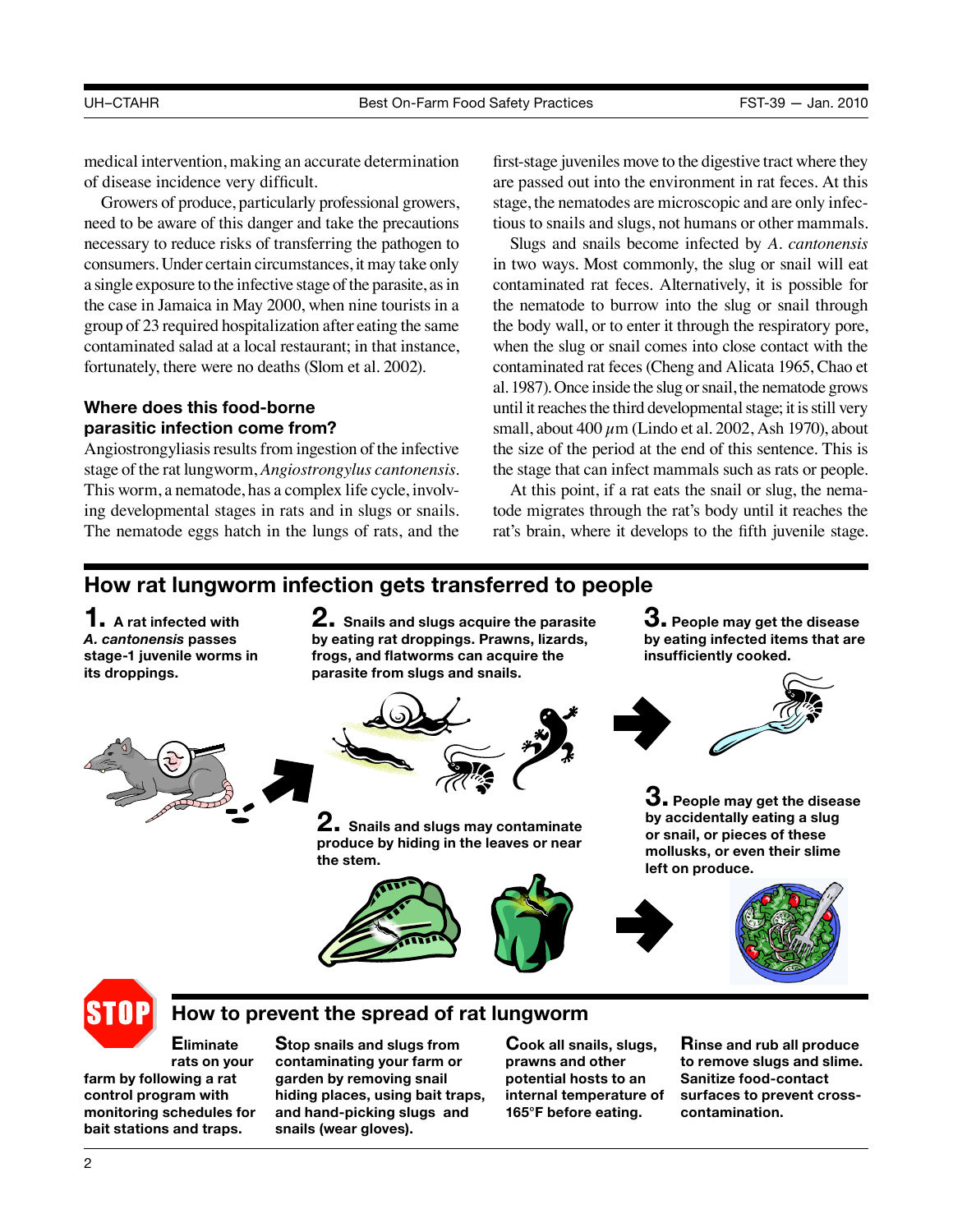**humans if consumed. The infective-stage nematode is very small (~400 micrometers), and that makes it Actual size of a third-stage nematode that can infect extremely difficult to see if it is on produce.** 

**.**



 Finally, it moves from the brain to the rat's lungs, where it completes its development and lays eggs, and the cycle repeats. Other hosts that biologists call paratenic hosts, such as frogs, prawns, lizards, and planarians (free-living flatworms) can also become infected with the nematode, which helps to sustain the parasite cycle in nature. Frogs, prawns, and lizards can become infected by eating infected snails. Flatworms can become infected by coming in con- tact with infected rat feces. The nematode cannot develop in the paratenic hosts; however, if these animals become contaminated by snails or slugs containing the infective stage of the worm (e.g., by predation) then these paratenic hosts can be potential vehicles for angiostrongyliasis.

 within fresh produce, a slug, snail, or paratenic host might not be detected during food preparation. It is also possible Of course, in the United States, eating a snail or slug is usually unintentional, but because immature slugs or snails are small and difficult to see if they are concealed for the slime or mucus of slugs and snails to contain a small number of nematodes, so it is best to avoid eating fresh produce contaminated by their slime or mucus.

Snails and slugs do not pass this parasite to their offspring. Each slug or snail must acquire it anew by eating or coming into contact with rat feces. Unfortunately, we do not have information on infection rates in rats that might be used to identify high-risk areas. In 2007, studies on semi-slugs (*Parmarion* cf. *martensi*) collected at survey sites in Puna found three-quarters of them to be infected, and a quarter of the Cuban slugs (*Veronicella cubenis*) tested were infected with the nematode (Hollingsworth et al. 2007).

 human infection are the paratenic hosts, such as frogs, freshwater shrimp (prawns), land crabs, monitor lizards, and flatworms (Wang et al. 2008). These animals do not show obvious signs when infected with the rat lungworm. Anyone consuming an animal that could be a potential As mentioned previously, other possible sources of

 **Microscopic view of the third-state infective stage worm,**  *Angiostrongylus cantonensis***.** 



[photo: Henry S. Bishop, courtesy of Alexandre J. da Silva (CDC)]

#### **A case for vigilance**

 The Puna district of Hawai'i has experienced an increase district, a positive diagnosis is generally based on a in cases attributed to rat lungworm infection (angiostrongyliasis) in recent years. As there is no definitive diagnostic test available to doctors working in the Puna combination of symptoms and circumstantial evidence.

 reported in Puna, diagnoses have not been confirmed by the Hawai'i Department of Health or the U.S. Centers for and conditions in these recent cases do not strictly fit the For most of the suspected cases of angiostrongyliasis Disease Control and Prevention. In addition, symptoms disease profile. Instead, much more severe symptoms, including coma, have been associated with the disease present in Puna.

 giostrongyliasis are frequently self-limiting, meaning that symptoms will go away without medical intervention. Unfortunately, this is not always the case, as some suf- ferers report symptoms that are long-lasting and possibly permanent, and two recent sufferers in Puna went into comas for up to three months. *The Honolulu Advertiser*  quoted Dr. Francis Pien, an infectious disease specialist, stating that he has "treated at least 20 cases of rat lung- worm disease in 35 years of practice. None of the victims in the past went into comas or died. Everybody else got well." (Leone 2009a, b). As of June 2009, both patients had emerged from their comas, but recovery is expected to take many months, or even years due to brain damage. Thus, some of the Puna cases of apparent angiostrongyli- asis are much more severe than commonly observed for this disease, and further investigation and research are necessary to identify the special circumstances that have led to this increase in cases. Current medical literature indicates that cases of an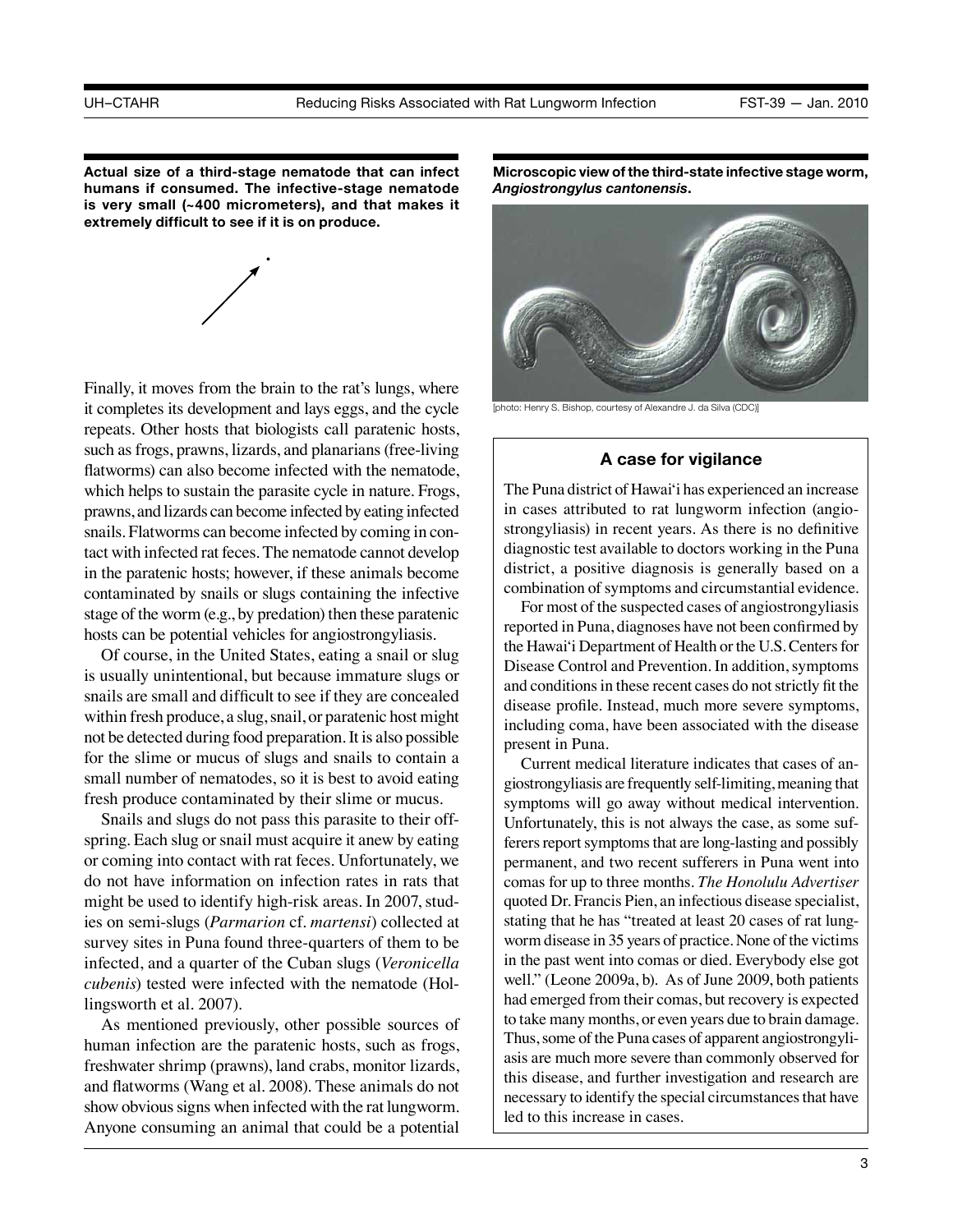host of the nematode should cook the item thoroughly. Anyone handling one of these potential hosts should thoroughly wash their hands and sanitize food- prepara- tion equipment and food-contact surfaces with soap and water (Saulo 2009).

 fed mucus-contaminated lettuce had acquired small unique to the specific species of slug that was used in the study. At this time, there are no scientific studies showing The spread of the nematode via slug or snail mucus secretions (slime) has been investigated. A study of the slime of semi-slugs collected in Hawai'i indicated that 12 percent (3 of 25 samples) of them shed nematodes in mucus secretions induced by prodding. However, it is not clear whether or not the concentration of nematodes shed was enough to cause the disease in humans (Qvarnstrom et al. 2007). Earlier studies found that rats numbers of parasites (Heyneman and Lim 1967). This rapid acquisition of infection may be unique to rats or that a person can contract angiostrongyliasis by eating produce having snail or slug slime on it, but there are some personal testimonies in support of this possibility. As a preventative measure and an essential part of farm food safety, all produce should be rinsed thoroughly in potable (drinkable) water before it is consumed.

# **Symptoms of eosinophilic meningitis caused by rat lungworm infection**

 rigidity or neck pain, somnolence (sleepiness), abdominal pain, hyperaesthesia, muscle weakness, and weakness of In adults, the most common symptoms are headache, neck stiffness, paraesthesia (prickling or tingling sensations), vomiting, fever, nausea, and double vision (diplopia). Other symptoms reported are body pain, muscle pain, fatigue, muscle twitching and convulsion, muscle extremities. In children, the most common symptoms are headache, fever, nausea, blurred vision, somnolence, abdominal pain, and weakness of extremities. It is also possible to be asymptomatic.

Onset of symptoms usually occurs one to three weeks after ingestion of the pathogen, but it can be as soon as one day afterward, or it may take more than six weeks (Hochberg et al. 2007, Wang et al. 2008).

# **How to avoid risk of infection**

 Whether purchased or homegrown, fruits and vegetables the risk of becoming infected by rat lungworm is to thorshould be treated with caution. The best way to manage oughly rinse all fresh produce in potable water before it

is eaten or cooked. Semi-slugs have been shown to have high levels of *A. cantonensis* infection, most snails and slugs are potential carriers, and all of these should be treated with caution and controlled or managed to the best extent possible.

 Keep your family safe by discarding it. In Hawai'i, semi- slugs have been found, so far, on lettuce, fennel, sweetpo- including avocado, guava, citrus, papaya, and mango; If a fruit has broken skin, it cannot be properly cleaned. tato, banana, passionfruit, lemongrass, and fallen fruits semi-slugs have been found on ripe papayas that are still on the plant (Hollingsworth 2007).

 with plants or materials commonly infested with slugs or land and prefer to live under plant materials, wood, rocks, Wear gloves if you are going to be working outside snails. In Hawai'i, snails can be found on land, on trees, and in water (such as in a taro patch). Slugs live only on and man-made materials.

# **Mitigating risks on a commercial farm or in a home garden**

 Due to the historically low incidence of infections in hu- mans, research focusing on limiting rat lungworm infec- tions has not been extensive. On the other hand, managing your own investigations on what works best, within legal rats, slugs, and snails has been an important agricultural endeavor for some time. The authors' recommendation is to follow the techniques below to limit your exposure to rats, slugs, and snails. The following information on best management practices is not specific to avoiding rat lungworm contamination, and you are encouraged to do limits, on your farm.

 nated with rat lungworm, the best way is to keep rats and Among the many ways to lower the chances that your commercial or home garden produce becomes contamislugs away from produce. Eliminating rats, the original source of the parasite, and the slugs and snails that carry it, is the key. Here are some steps to follow:

#### *Controlling rats*

 Keep your farm or garden as rat-free as possible by removing food sources and living places. Establish and follow a comprehensive rat control program with monitoring procedures and turnover times for bait stations and traps. See Hollyer et al. (2009) for details.

#### *Controlling slugs and snails*

Slugs and snails may be responsible for transmitting the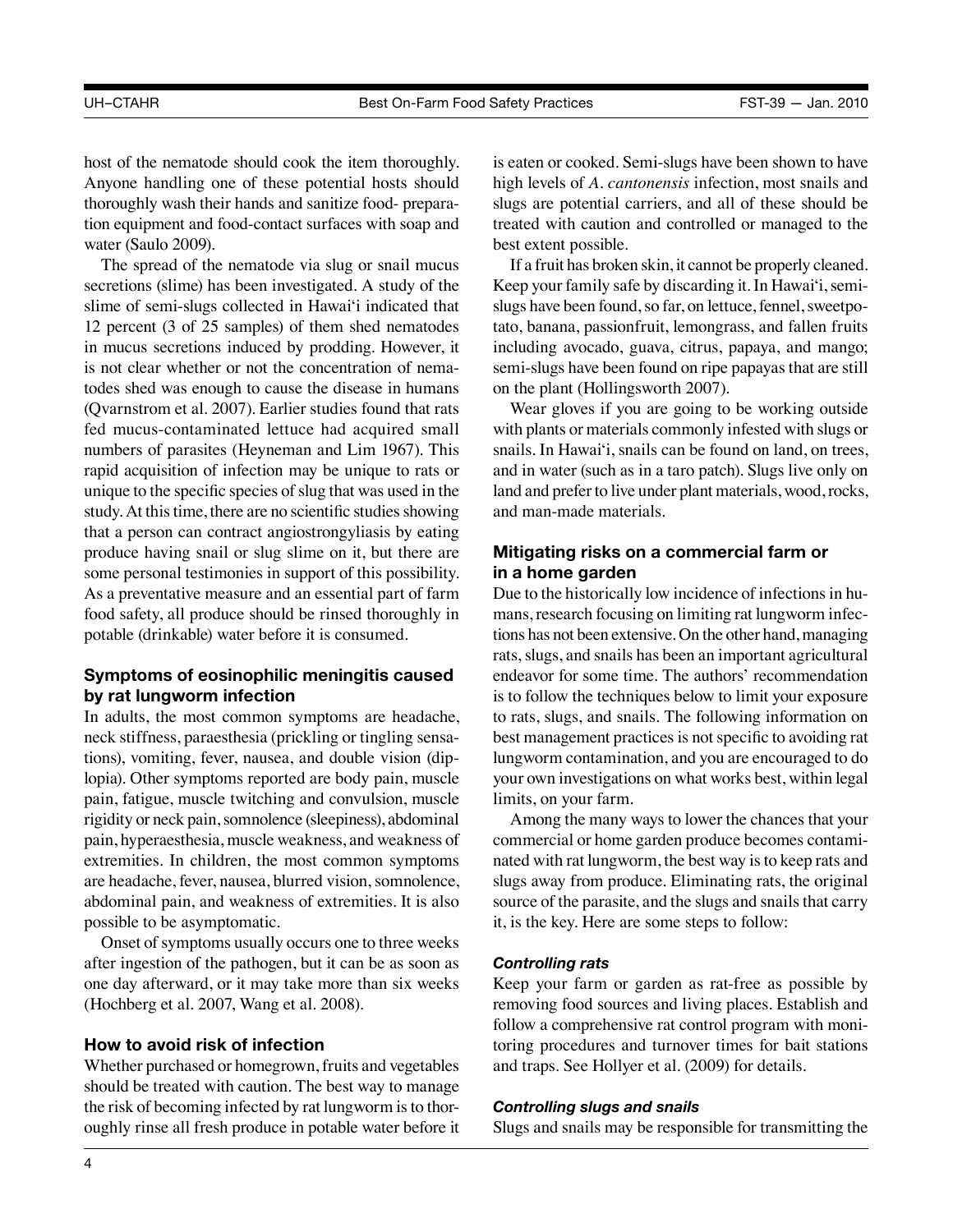Nevertheless, the strategy for controlling slugs and snails must contain a strong prevention component and may be nematode to produce, and they may be harmful if accidentally eaten. For every slug you see, there might be up to 20 you did not see, so slug and snail management needs to be part of a regular, overall pest management program. The specific strategy you follow will depend on whether you are a commercial farmer or a home gardener, and a conventional grower or an organic grower. paired with a lethal elimination step.

### *Prevention is your key to success*

Preventing snails and slugs from reaching your production areas or your home garden takes a multi-pronged approach.

 come out during the day. This is especially true for slugs. Slugs and snails are mainly active at night. The main reason is that they quickly become dehydrated if they The best way to reduce your slug and snail population is to limit the number of moist places the slugs and snails can hide in during the day. This means removing unnec-

### **Rat lungworm intermediate and paratenic hosts—create a management plan to eliminate them**



**Semi-slug**  [photo: Ken Hayes]



**Juvenile semi-slug**  [photo: Chris Jacobson]



**Giant African snails, and damage from their feeding**  [These are small ones-they can be about twice this size; photo: Scot Nelson]



**The Cuban slug comes in many colors.**  [about actual size; photo: Robert Cowie]



**An apple snail, photographed under water**  [about actual size; photo: Ken Hayes]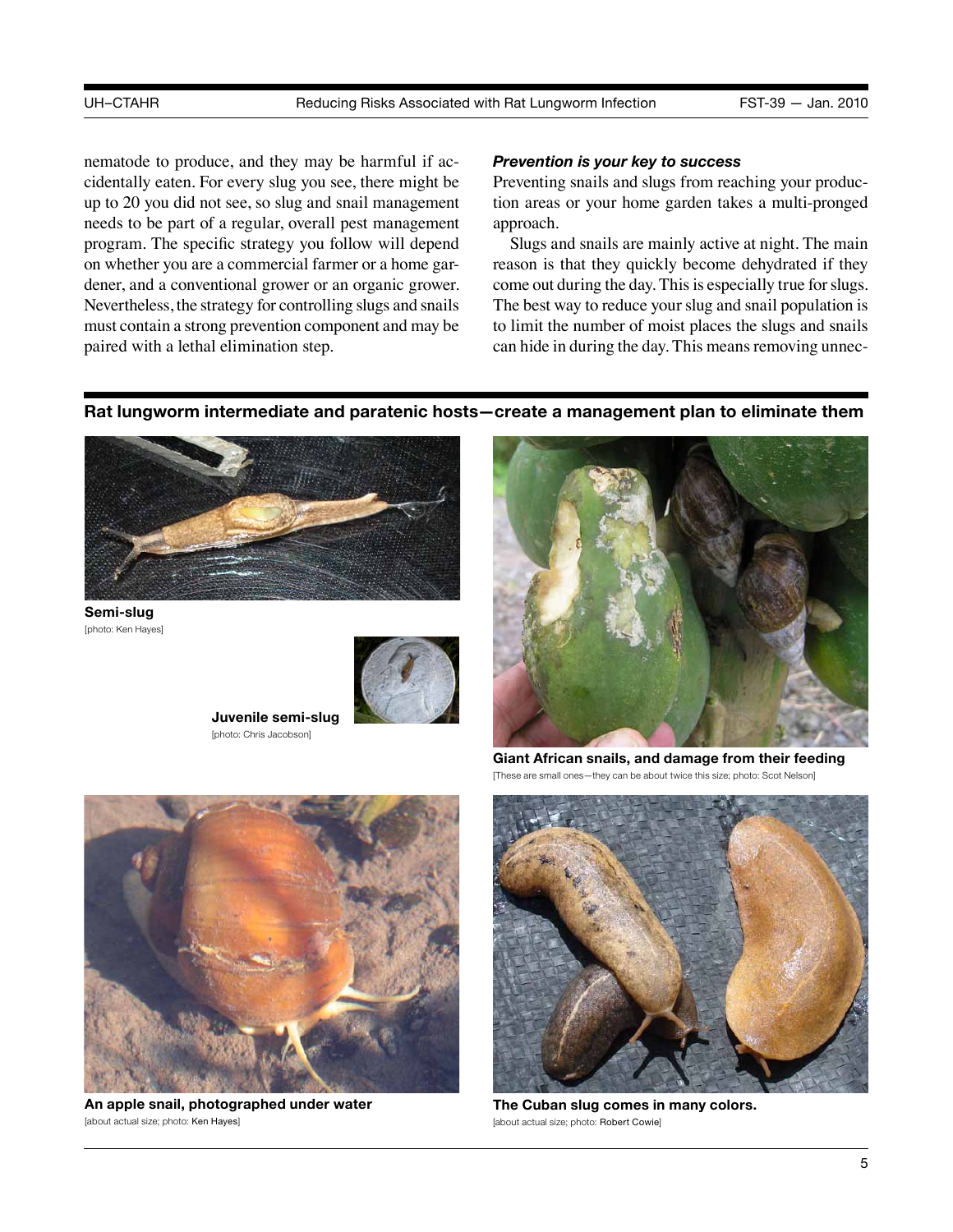essary groundcovers, cutting back vegetation, removing rocks and fallen wood, and removing unnecessary items that are stored in contact with the ground. Any time you store something in direct contact with the ground, you create a hiding place for slugs. So, place storage sheds on blocks and other items, instead of in direct contact with the ground.

 your production area, you might actually want to provide flowerpots, overturned melon rinds, or orange peels. snails should be collected (wear gloves or use a tool, such While you should remove any hiding places within hiding places along the perimeter in order to lure and trap the slugs or snails that congregate there. Lures may be as simple as boards or pieces of plywood placed on the surface of the soil. Other lures include overturned These lures need to be checked daily and the slugs and as chopsticks or tweezers) and disposed.

 baits (discussed below) can be placed underneath the the product. Commercial bait traps are available, but you when performing these tasks: wear gloves when handling To further reduce the likelihood of slugs and snails continuing past the lures at the perimeter of your field, you may consider including a bait trap. Slug and snail lure. This represents a very efficient use of the bait, because the bait will be protected from the direct effects of rain or sun, which contribute to rapid breakdown of can make your own. A quick Internet search reveals a variety of bait traps. Something as simple as a shallow bowl filled with liquid can lure and capture the slug or snail. The best lures for the liquid bait traps are beer, sugar-water, or a mixture of yeast and water. The snail or slug will drown in the liquid. Thus, bait traps also need to be checked daily, the dead slugs removed, and the liquid bait refreshed. Protect yourself from exposure the baits, wash your hands, and sanitize equipment used with soap and water.

 supports or the trunks of trees can be treated with a If you are growing potted plants on benches, or if you have fruit trees you wish to protect, physical barriers may be the most effective method of keeping your crop safe. Copper in various forms is repellent to slugs and snails, and these animals will generally avoid crossing a band that is 3–4 inches wide or greater. Copper foil can be placed around bench supports. Alternatively, bench sprayable formulation of copper such as Bordeaux mixture. The incorporation of latex paint into the mix will greatly increase the length of time that the material will stay repellent. Additional information on barriers and



**Various slug and snail baits** [photo: R. Hollingsworth]

instructions for Bordeaux mixtures are available at the University of California Pest Notes: [www.ipm.ucdavis.](www.ipm.ucdavis.edu) [edu](www.ipm.ucdavis.edu). Suggested readings are listed in References (p. 8).

#### *Elimination steps*

 Growers who produce leafy green vegetables may find that the prevention measures already discussed are not sufficient to completely exclude slugs and snails from these crops, which are the favorite food of these pests. In these situa- tions, the careful use of chemical pesticides may also be required. Always consult the product's label for authorized uses, and remember that products labeled for home garden use may not be authorized for use on commercial farms.

 cides, should be part of an overall control and prevention or iron phosphate as the active ingredient. Many different brands of these chemicals are available. Molluscicides are tively small cost, but using molluscicides as a stand-alone control measure seldom produces adequate results. A bait hidden at the time of treatment, or they were not attracted Pesticides lethal to slugs and snails, called mollusciprogram. In Hawai'i, the most common types of chemicals used to control slugs and snails in commercial settings are food bait pellets containing either metaldehyde reasonably priced and can cover a large area for a relaapplication might kill only half of the slugs or snails that are present in the treated area. Significant numbers will survive the treatment because either they were buried or to the bait, or they did not eat enough to die. For these reasons, it is essential to use an integrated combination of measures for slug and snail control in your cropping and production areas.

 Metaldehyde-containing products come in three forms: food-bait pellets, granules, and liquids. Foodbait pellets attract snails and slugs, but they may also attract domestic pets. Be aware that if consumed, metaldehyde products are very toxic to dogs, cats, and other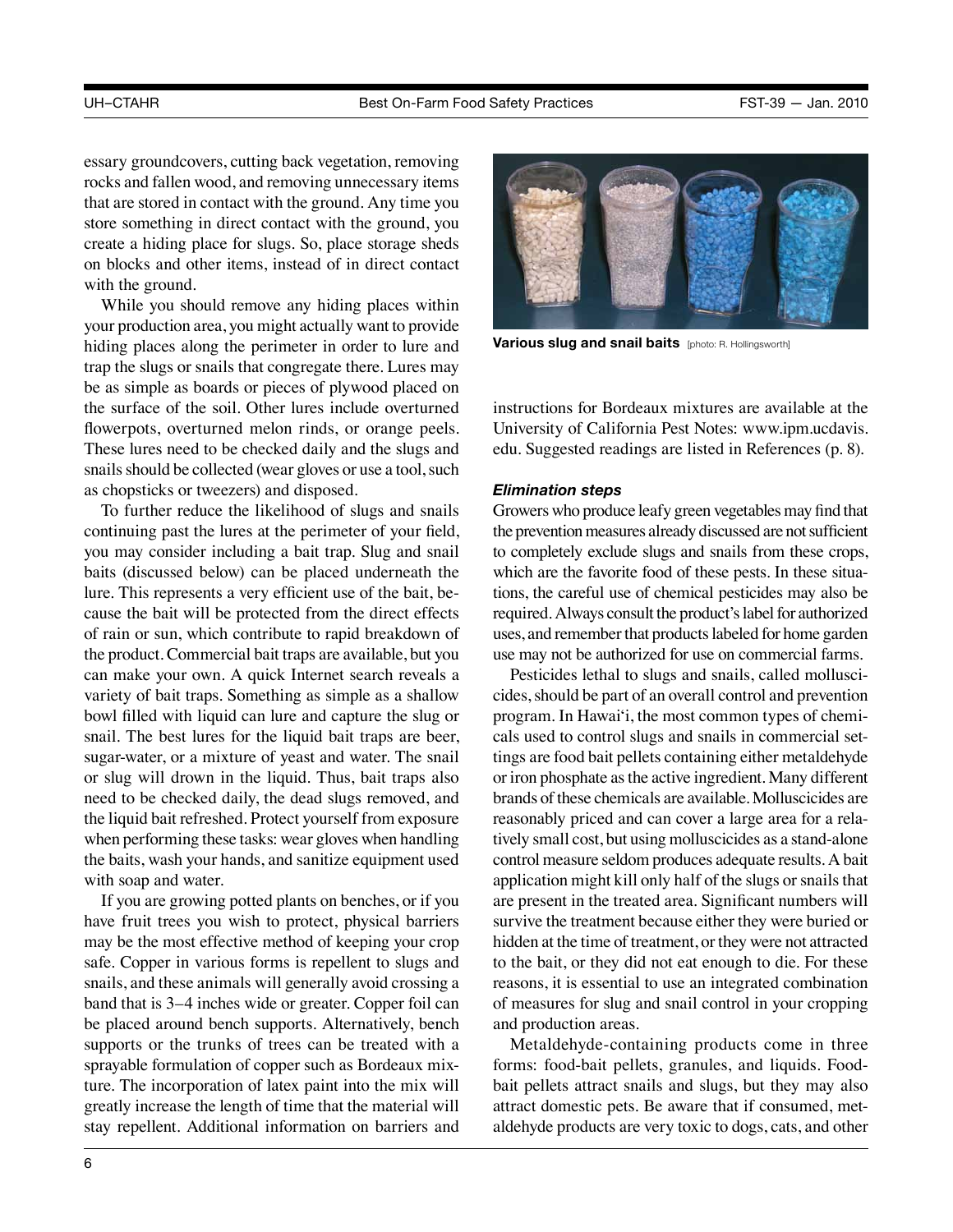moist conditions, slugs and snails sometimes recover animals, and poisoning incidents are common. For this reason, metaldehyde is also available without the food attractants. Granules are smaller than pellets and lack a food attractant. Liquids are used as a foliar spray or pot drench, but they are not allowed on edible crops. Under from metaldehyde poisoning, so these products will be most effective in dry weather or if watering of the crop is delayed after their application.

 Alternatively, food baits containing 1% iron phosphate as the active ingredient can be used to avoid situations where animals might accidentally be poisoned. Unlike metaldehyde baits, baits containing iron phosphate are considered safe to use around animals, including dogs. Slugs or snails that feed on iron phosphate baits will stop feeding immediately but may not die for several days. For this reason, the degree of control obtained will not be immediately apparent. Iron phosphate baits can be just as effective as metaldehyde baits, but effectiveness will depend on the pest species involved. All lethal elimination measures should be paired with prevention and control measures.

*Note:* Liquid formulations of metaldehyde are not allowed on edible crops. There are also legal restrictions on the use of bait formulations around edible crops. For your safety and for the safety of others, always read and follow the directions on the pesticide label. Federal law requires that pesticides be used in accordance with the directions on the product label.

# **Bringing produce from the field: How to keep it as safe as possible**

 guidelines part of your general field operations, and To keep your produce as free as possible from contamination with any of the pathogens typically found on a farm, including the rat lungworm, make the following frequently remind workers about the importance of following good food safety practices:

- Provide clean toilets and proper hand-washing facilities for workers (potable water, pump soap, single-use towels).
- • Before each use, clean, sanitize, and dry plastic or wooden bins, totes, and baskets used to harvest and transport produce.
- • Do not cross-contaminate. Do not grow both snails for the snails could affect the safety of the produce. Wash food and produce for food in a place where handling your hands after handling slugs and snails and before

returning to your produce production areas.

- Do not smash snails or slugs near fresh produce. The pathogens are still active in the dead slug or snail and can easily be transferred by hands, tools, or via water to the fresh produce.
- Never harvest produce that has come in contact with the ground or has touched the ground on low-hanging branches (e.g., mangoes, macadamia nuts, avocados), as it could have been exposed to the rat lungworm or other pathogens (e.g., *E. coli*, *Salmonella*, etc.) from other animal sources.
- • When you harvest, choose pest-free produce; look include them with clean produce. A little field soil can out for plants that might be contaminated, and don't be washed away, but signs of snail or slug slime, fecal material, bird droppings, or other contaminants are a good reason to leave that produce in the field. Do not try to wash off contamination. Avoid a foodborne illness for yourself or your customers.
- Do not sell snail- or slug-damaged produce for processing. Food processing may not kill the pathogens.
- • Visually inspect all produce before packing. Look for specks on the produce; they could be immature snails. If found, do not sell or eat that piece of produce, and dispose of it in a trashcan. Do not throw out this produce where a rat could eat it and restart the infection cycle.
- • Rinse and gently rub all produce in potable (drinkable) water. In addition, growers should use an FDA-approved food-grade water sanitizer when washing commercial produce. Food-grade water sanitizers are usually avail- able from restaurant supply houses, agricultural chemi- cal suppliers, and from companies via the Internet. Organic farmers can find food-grade water sanitizers by calling their organic certifier, or checking the Organic Materials Review Institute (OMRI) website. Items on that website meet the national regulations for organic certification and the NOP guidelines (NOP 205.270 and 205.605). From the OMRI website (www.omri.org), follow the link to "Products List" for "Processing and Handling Products." Follow the manufacturer's label for the proper use of each sanitizing agent. If you cannot rinse the harvested produce, as in the case of basil, for instance, then rub or shake the produce to dislodge any undesired materials before packaging and selling it.
- Finally, advise all buyers in writing (such as on your bag, plastic container, or box) to "wash before eating." Produce labeled "wash before eating" should be thoroughly inspected (separate the leaves), and rinsed